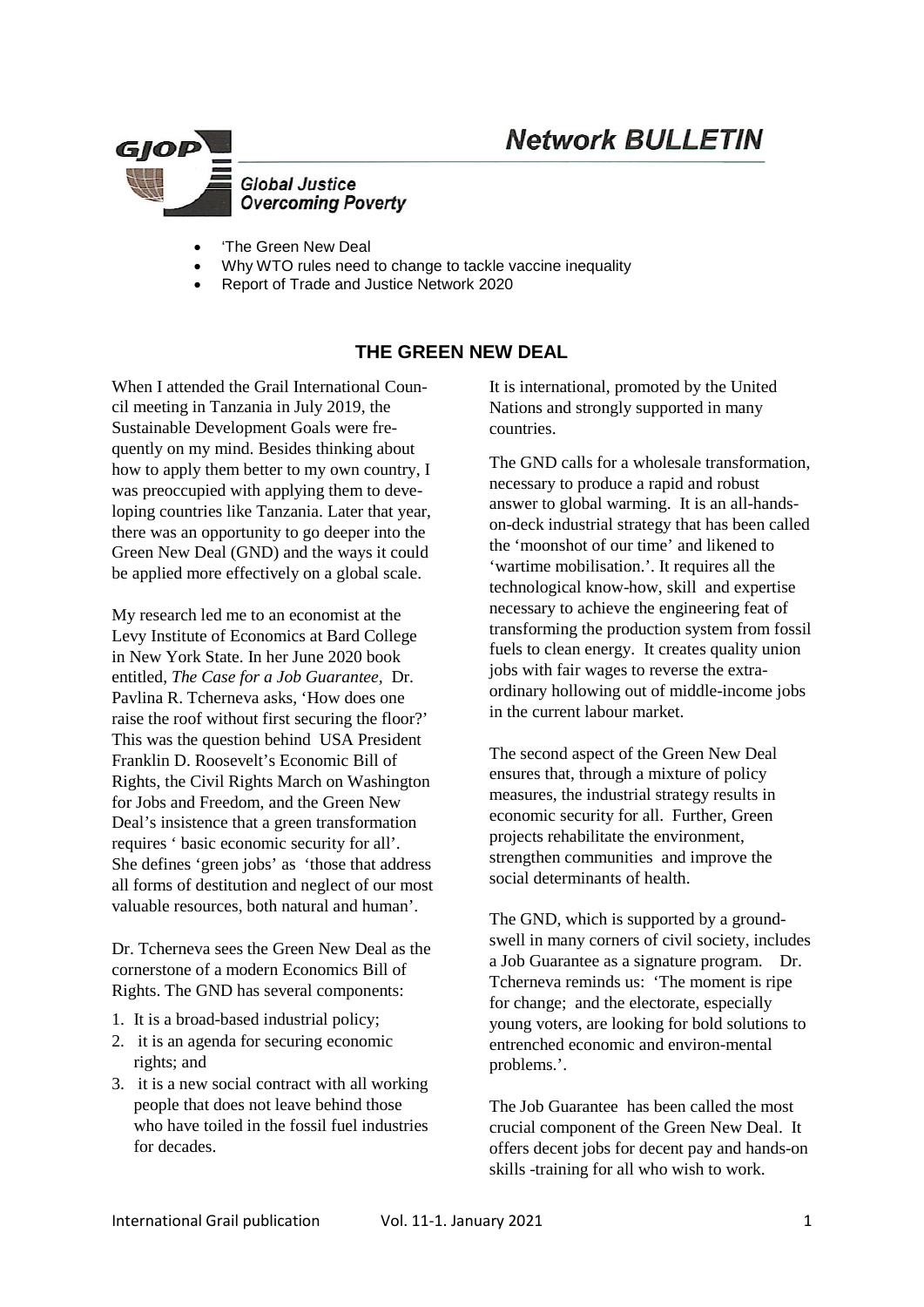Tcherneva writess:

'There is no purely technological fix to the climate catastrophe that is barrelling toward us. Climate policy is social and economic policy. Every climate solution and the manner of its implementation will have deep economic, social and political ramifications. The challenge before us is not just about switching techniques of production. If the inequities in the current system are not addressed, then by definition, a new technique of production will not ensure a sustainable and liveable future…. Would adequate housing be accessible to all if we weatherised<sup>[1](#page-1-0)</sup> our buildings? Would food insecurity be wiped out if we moved from industrial to regenerative agriculture? Would gaps in public transportation be fixed if we electrified our transport systems? Would this new world provide economic security for all? Or would unemployment and poorly paid employment continue to be the norm and would access to necessities (even if produced by green techniques) remain out of reach for many?'

The Living Wage-Job Guarantee embeds social justice into the climate response. It recognises that:

- $\blacksquare$  fixing the environment takes work;
- many who want decent paid work cannot find it;
- traditionally undervalued activities like environmental conservation and community

maintenance and welfare must be supported by paid work; and

 $\blacksquare$  the work experience for millions of people needs to be rehabilitated with better working conditions, essential benefits and a sharper focus on community needs.

The Job Guarantee is the safety net that is especially needed by people who are most vulnerable to the ravages of climate change and most susceptible to mass lay-offs in the transition process.

So, the Job Guarantee offers the basis for a new social contract by establishing new labour standards, rejecting using unemployment as a microeconomic stabiliser, and preventing its social and economic costs. The social contract also has regard to workers and miners in oil exploration, who have depended on the fossil fuel industry for their livelihoods and have disproportionately born the health effects of those jobs. Both low and high-skilled fossil fuel workers will need to transition to the green economy. All manner of skills will be needed in the Green New Deal. For those who would otherwise be left behind in the transition, the Job Guarantee is a crucial safety net.

*Source: Compiled by Mary Boyd., [MaryBoyd@live.ca](mailto:MaryBoyd@live.ca) Mary is preparing a 4 page Resource Paper where she will pursue this topic in more detail. It will be sent to you as soon as it is ready.*

## **WHY WTO RULES NEED TO CHANGE TO TACKLE VACCINE INEQUALITY**

*In the last Bulletin (November 2020), we ran an article about a proposal to the TRIPS[2](#page-1-1) Council of the World Trade Organisation (WTO) to suspend all intellectual property rights as they apply to medical pro-ducts needed to control the COVID-19 pandemic. No other rules would be affected and the suspension would last only until enough* 

International Grail publication Vol. 11-1. January 2021 2

<u>.</u>

*people had been vaccinated to create global protection from the virus.* 

Initially sponsored by South Africa and India, the proposal has since been co-sponsored by Kenya, Egypt, Mozambique, eSwatini (formerly Swaziland), Bolivia, Venezuela and.  Pakistan.

Proposals related to this agreement go first to the TRIPS Council which may then take them forward to the next Ministerial Meeting or, if one is not due for some time,, to the General Council of the WTO.

<span id="page-1-0"></span><sup>&</sup>lt;sup>1</sup> Weatherise means provide better protection for buildings and their inhabitants from severe weather conditions.

<span id="page-1-1"></span><sup>2</sup> This is a WTO agreement on **T**rade-related aspects of **I**ntellectual **P**roperty **R**ight**s**.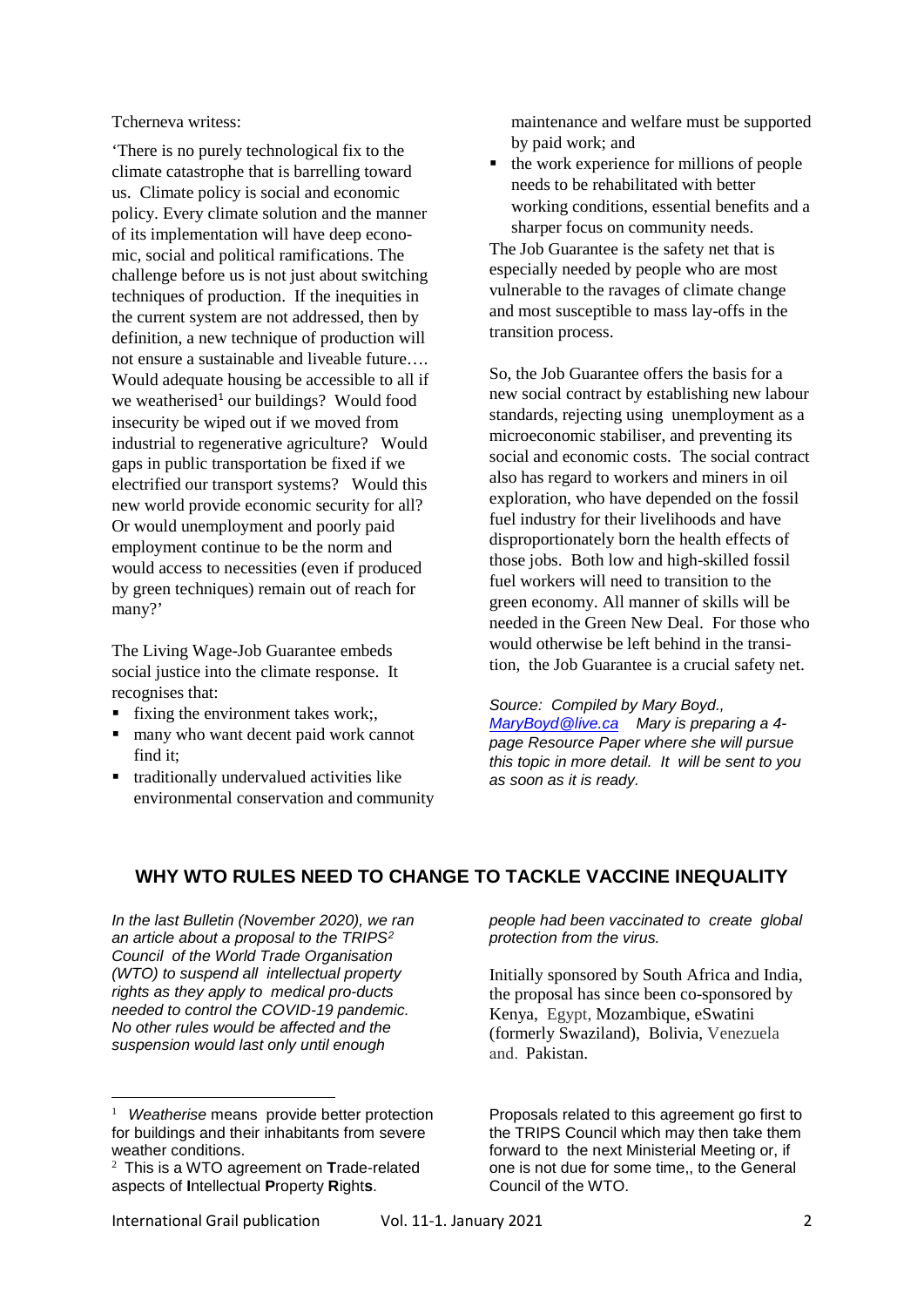The TRIPS Council has not been able to reach a consensus on the proposal. One hundred mostly developing countries (out of a total of 164 WTO members) support it, because it would allow low-income countries more equitable access to COVID-19 vaccines and treatments through sharing knowledge and enabling manufacturing There are some already existing flexibilities in TRIPS to enable countries more affordable access in certain conditions, but supporters of the suspension proposal assert that these are complex and difficult to use and, therefore, hinder the urgent scale-up of vaccine production and distribution.

WTO decisions are usually made by consensus and so can be easily blocked, but developing countries are asking for a vote on this issue, which the rules permit. The proposal would pass if it won 75% of the votes cast,

What next? The Council Chairperson has called on Council members to continue to strive for agreement and suggested that they meet informally in January and February to try and achieve this. The next formal meeting of the Council is 10-11th March. Meanwhile, four members (Australia, Canada, Chile and Mexico), in the hope of forwarding the discussion, have posed a series of questions to the proposal sponsors, seeking specific, concrete examples of the difficulties they have experienced implementing the current TRIPS flexibilities.

On January 18, the World Health Organisation (WHO) Director General, Dr Tedros Adhanom Ghebreyesus, told the Executive Board: 'More than 39 million doses of vaccine have now been administered in at least 49 higher-income countries. Just 25 doses have been given in one lowest-income country. Not

25 million, not 25 thousand, just 25… I need to be blunt - the world is on the brink of a catastrophic moral failure and the price of this failure will be paid with lives and livelihoods in the world's poorest countries'. He warned that the safety-net for COVID-19 vaccinations in poor countries – the COVAX facility – was also endangered by pharmaceutical manufacturers giving priority to bilateral deals with rich countries.

The Paris-based International Chamber of Commerce has commissioned a team of economists affiliated with Harvard University, the University of Maryland and Istanbul's Koc University to examine trade data across 35 industries in 65 countries, to explore the economic impacts of unequal COVID-19 vaccine distribution. Assuming the possibility that developing countries will have vaccinated half their populations by the end of 2021, the study finds that the world economy would still need to absorb a blow of between US\$1.8 and \$3.8 trillion. More than half of the pain would be concentrated in wealthy countries, such as those in Europe and North America. These findings rebut the popular notion that sharing vaccines with poor countries is a form of charity. It is, however, possible that some developing countries, from Bangladesh to Tanzania to Peru, will likely have to wait until 2024 before fully vaccinating their populations. This is a humanitarian crisis that will cost thousands of lives and cause economic suffering in both poor and rich countries. The study reinforces the call for rich countries to act promptly and effectively to make vaccines available to low-income countries.

*Sources: Dr Pat Ranald, AFTINET. [www.aftinet.org.au;](http://www.aftinet.org.au/) The Conversation [www.theconversation.com.au;](http://www.theconversation.com.au/) WTO TRIPS Council [www.wto.org/english/news](http://www.wto.org/english/news) Compiled by Alison Healey.*

#### **REPORT OF TRADE AND JUSTICE NETWORK**

*At a meeting of the Grail International Council towards the end of last year, coordinators of the various international networks were asked to present a report. Mary Boyd represented* 

*the Trade and Justice Network and her Report follows. I added the statistical information at the end. Alison Healey.*

International Grail publication Vol. 11-1. January 2021 3